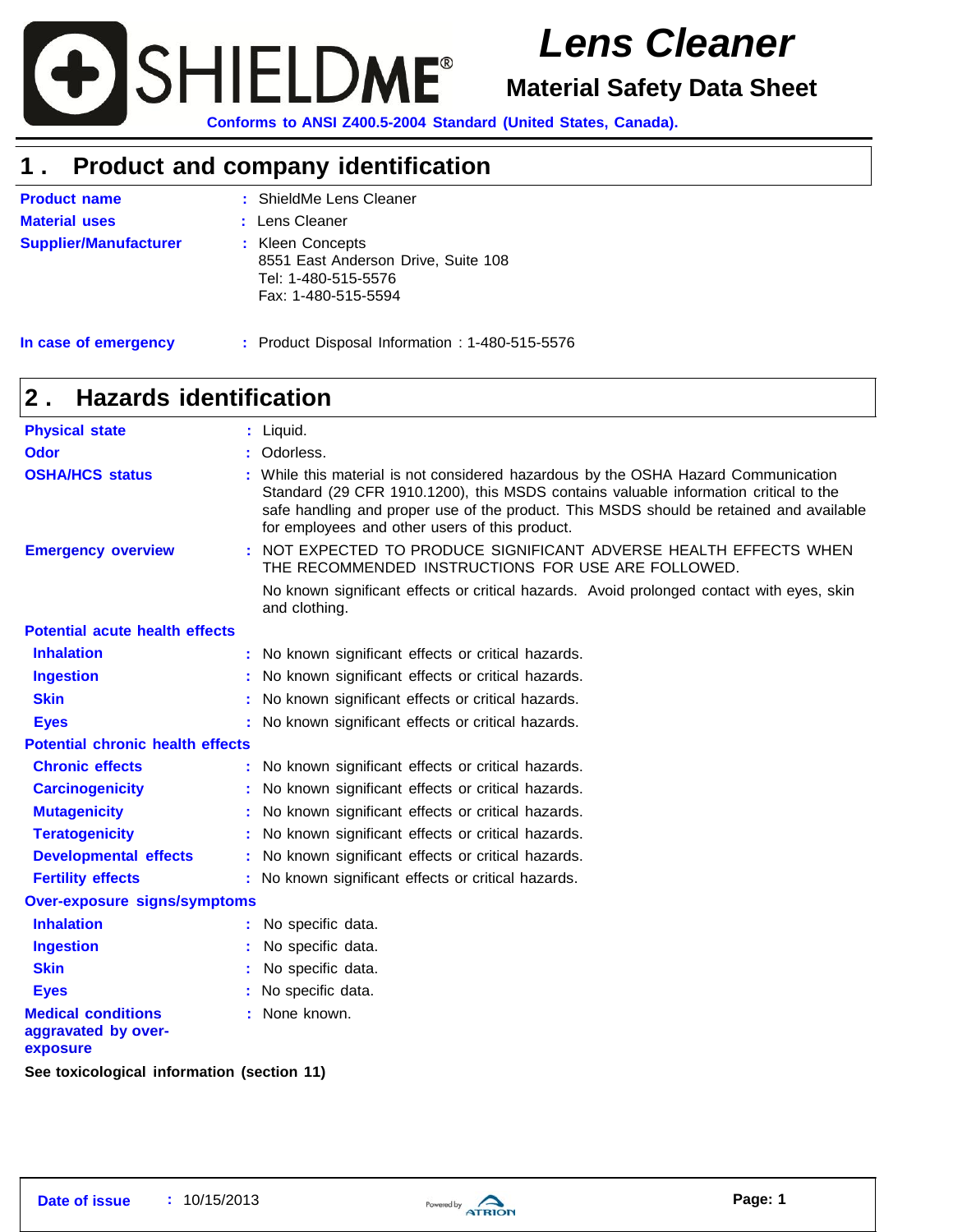### **3 . Composition/information on ingredients**

**Name CAS number %**

No hazardous ingredients

There are no ingredients present which, within the current knowledge of the supplier and in the concentrations applicable, are classified as hazardous to health or the environment and hence require reporting in this section.

| <b>First aid measures</b><br>4.   |                                                                                                                                                              |  |
|-----------------------------------|--------------------------------------------------------------------------------------------------------------------------------------------------------------|--|
| <b>Eye contact</b>                | : Check for and remove any contact lenses. In case of contact with eyes, rinse<br>immediately with plenty of water. Get medical attention if symptoms occur. |  |
| <b>Skin contact</b>               | : Wash with soap and water. Get medical attention if symptoms occur.                                                                                         |  |
| <b>Inhalation</b>                 | : If inhaled, remove to fresh air. If not breathing, give artificial respiration. Get medical<br>attention if symptoms appear.                               |  |
| <b>Ingestion</b>                  | : Do not induce vomiting. Never give anything by mouth to an unconscious person. Get<br>medical attention if symptoms appear.                                |  |
| <b>Protection of first-aiders</b> | : No action shall be taken involving any personal risk or without suitable training.                                                                         |  |
| <b>Notes to physician</b>         | : No specific treatment. Treat symptomatically. Contact poison treatment specialist<br>immediately if large quantities have been ingested or inhaled.        |  |

### **5 . Fire-fighting measures**

| <b>Flammability of the product</b>                       | : Non-flammable.                                                                                                                                                         |
|----------------------------------------------------------|--------------------------------------------------------------------------------------------------------------------------------------------------------------------------|
| <b>Extinguishing media</b>                               |                                                                                                                                                                          |
| <b>Suitable</b>                                          | : Use dry chemical, $CO2$ , water spray (fog) or foam.                                                                                                                   |
| <b>Not suitable</b>                                      | : None known.                                                                                                                                                            |
| <b>Hazardous thermal</b><br>decomposition products       | : No specific data.                                                                                                                                                      |
| <b>Special protective</b><br>equipment for fire-fighters | : Fire-fighters should wear appropriate protective equipment and self-contained breathing<br>apparatus (SCBA) with a full face-piece operated in positive pressure mode. |

### **6 . Accidental release measures**

| <b>Personal precautions</b>      | : Avoid breathing vapor or mist. Provide adequate ventilation. Wear appropriate respirator<br>when ventilation is inadequate. Put on appropriate personal protective equipment (see<br>section 8).                                                                                          |
|----------------------------------|---------------------------------------------------------------------------------------------------------------------------------------------------------------------------------------------------------------------------------------------------------------------------------------------|
| <b>Environmental precautions</b> | : Avoid dispersal of spilled material and runoff and contact with soil, waterways, drains and<br>sewers.                                                                                                                                                                                    |
| <b>Methods for cleaning up</b>   |                                                                                                                                                                                                                                                                                             |
| <b>Small spill</b>               | : Stop leak if without risk. Move containers from spill area. Dilute with water and mop up if<br>water-soluble or absorb with an inert dry material and place in an appropriate waste<br>disposal container. Dispose of via a licensed waste disposal contractor.                           |
| Large spill                      | : Stop leak if without risk. Move containers from spill area. Wash spillages into an effluent<br>treatment plant or proceed as follows. Dispose of via a licensed waste disposal<br>contractor. Note: see section 1 for emergency contact information and section 13 for<br>waste disposal. |

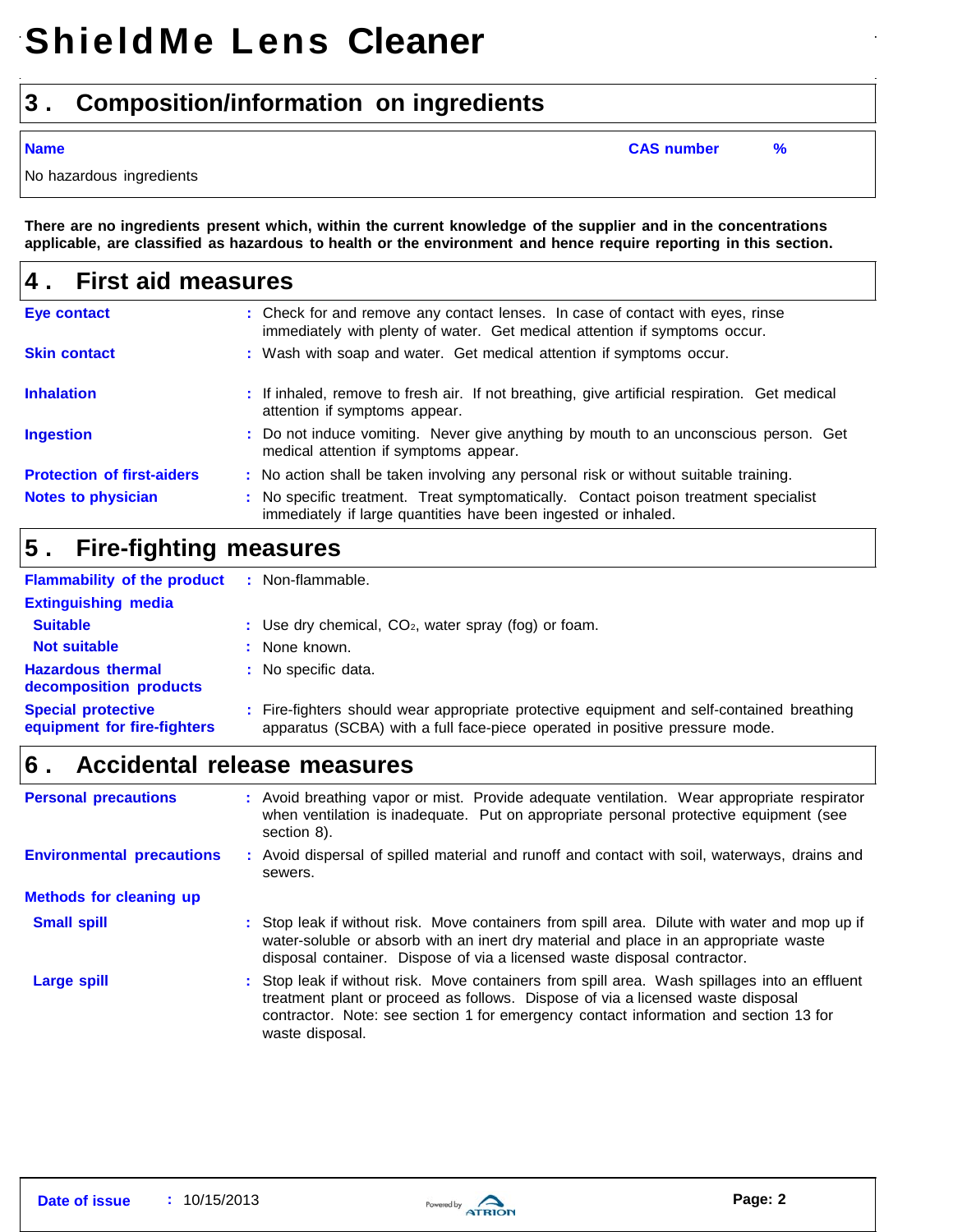# **ShieldMe Lens Cleaner**

### **7 . Handling and storage**

**Handling**

**:** Wash thoroughly after handling. Wear appropriate personal clothing.

**Storage**

**:** Keep container tightly closed. Keep container in a cool, well-ventilated area.

### **8 . Exposure controls/personal protection**

### **Consult local authorities for acceptable exposure limits.**

| <b>Recommended monitoring</b><br><b>procedures</b> | : If this product contains ingredients with exposure limits, personal, workplace atmosphere<br>or biological monitoring may be required to determine the effectiveness of the ventilation<br>or other control measures and/or the necessity to use respiratory protective equipment.                                                                                                              |
|----------------------------------------------------|---------------------------------------------------------------------------------------------------------------------------------------------------------------------------------------------------------------------------------------------------------------------------------------------------------------------------------------------------------------------------------------------------|
| <b>Engineering measures</b>                        | : No special ventilation requirements. Good general ventilation should be sufficient to<br>control worker exposure to airborne contaminants. If this product contains ingredients<br>with exposure limits, use process enclosures, local exhaust ventilation or othe<br>engineering controls to keep worker exposure below any recommended or statutory<br>limits.                                |
| <b>Hygiene measures</b>                            | : Wash hands, forearms and face thoroughly after handling chemical products, before<br>eating, smoking and using the lavatory and at the end of the working period. Appropriate<br>techniques should be used to remove potentially contaminated clothing. Wash<br>contaminated clothing before reusing. Ensure that eyewash stations and safety showers<br>are close to the workstation location. |
| <b>Personal protection</b>                         |                                                                                                                                                                                                                                                                                                                                                                                                   |
| <b>Eyes Skin</b>                                   | : Safety glasses.                                                                                                                                                                                                                                                                                                                                                                                 |
| <b>Respiratory</b>                                 | $:$ Lab coat.                                                                                                                                                                                                                                                                                                                                                                                     |
| <b>Hands</b>                                       | : A respirator is not needed under normal and intended conditions of use.                                                                                                                                                                                                                                                                                                                         |
| <b>Personal protective</b>                         | Disposable vinyl gloves.                                                                                                                                                                                                                                                                                                                                                                          |
| equipment (Pictograms)                             |                                                                                                                                                                                                                                                                                                                                                                                                   |
| <b>HMIS Code/Personal</b><br>protective equipment  |                                                                                                                                                                                                                                                                                                                                                                                                   |
| <b>Environmental exposure</b><br><b>controls</b>   | : Emissions from ventilation or work process equipment should be checked to ensure they<br>comply with the requirements of environmental protection legislation. In some cases,                                                                                                                                                                                                                   |

necessary to reduce emissions to acceptable levels.

fume scrubbers, filters or engineering modifications to the process equipment will be

### **9 . Physical and chemical properties**

| <b>Physical state</b>   | : Liquid.            |
|-------------------------|----------------------|
| <b>Color</b>            | : Clear.             |
| Odor                    | : Odorless.          |
| рH                      | $: 7$ to 8           |
| <b>Specific gravity</b> | $: 1$ to 1.014       |
| <b>VOC</b>              | : 0 (g/l).           |
| <b>Solubility</b>       | : Miscible in water. |

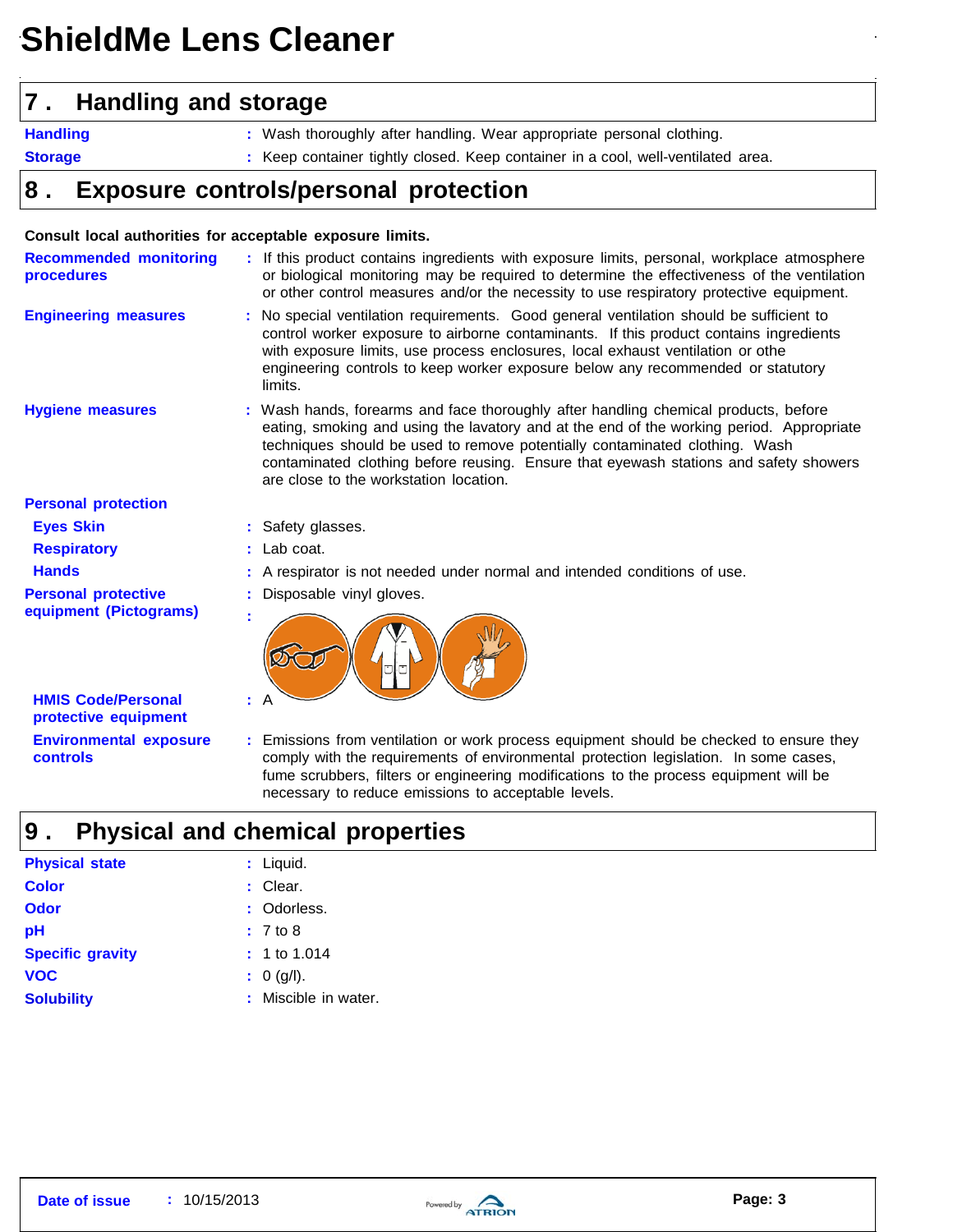# **ShieldMe Lens Cleaner**

### **10 . Stability and reactivity**

| <b>Stability</b>                                  | : The product is stable.                                                               |
|---------------------------------------------------|----------------------------------------------------------------------------------------|
| <b>Hazardous polymerization</b>                   | : Under normal conditions of storage and use, hazardous polymerization will not occur. |
| <b>Conditions to avoid</b>                        | : No specific data.                                                                    |
| <b>Materials to avoid</b>                         | : Reactive or incompatible with the following materials: oxidizing materials.          |
| <b>Hazardous decomposition</b><br><b>products</b> | : Carbon monoxide, carbon dioxide.                                                     |
|                                                   |                                                                                        |

### **11 . Toxicological information**

| <b>Acute toxicity</b> |                                                     |
|-----------------------|-----------------------------------------------------|
| <b>Inhalation</b>     | : No known significant effects or critical hazards. |
| <b>Ingestion</b>      | : No known significant effects or critical hazards. |
| <b>Skin</b>           | : No known significant effects or critical hazards. |
| <b>Eyes</b>           | : No known significant effects or critical hazards. |

### **12 . Ecological information**

| <b>Other adverse effects</b> | : No known significant effects or critical hazards.<br>13. Disposal considerations                                                                            |
|------------------------------|---------------------------------------------------------------------------------------------------------------------------------------------------------------|
| <b>Environmental effects</b> | : No known significant effects or critical hazards. The surfactant contained in this mixture<br>was readily biodegradable in an OECD 301 F Respirometer test. |

**Waste disposal <b>E**mpty **:** The generation of waste should be avoided or minimized wherever possible. Empty containers or liners may retain some product residues. This material and its container must be disposed of in a safe way. Dispose of surplus and non-recyclable products via a licensed waste disposal contractor. Disposal of this product, solutions and any byproducts should at all times comply with the requirements of environmental protection and waste disposal legislation and any regional local authority requirements. Avoid dispersal of spilled material and runoff and contact with soil, waterways, drains and sewers.

**Disposal should be in accordance with applicable regional, national and local laws and regulations.**

**Refer to Section 7: HANDLING AND STORAGE and Section 8: EXPOSURE CONTROLS/PERSONAL PROTECTION for additional handling information and protection of employees.**

### **14 . Transport information**

**Regulatory information**

**DOT/ TDG / IMDG/ IATA :** Not regulated.

## **15 . Regulatory information**

| <b>United States</b>            |                                                                                                                                                                                                                                                                                                                                         |
|---------------------------------|-----------------------------------------------------------------------------------------------------------------------------------------------------------------------------------------------------------------------------------------------------------------------------------------------------------------------------------------|
| <b>HCS Classification</b>       | : Not regulated.                                                                                                                                                                                                                                                                                                                        |
| <b>U.S. Federal regulations</b> | : United States inventory (TSCA 8b): All components are listed or exempted.                                                                                                                                                                                                                                                             |
|                                 | SARA 302/304/311/312 extremely hazardous substances: No products were found.<br>SARA 302/304 emergency planning and notification No products were found.<br>SARA 302/304/311/312 hazardous chemicals: No products were found.<br>SARA 311/312 MSDS distribution - chemical inventory - hazard identification No<br>products were found. |
|                                 | Clean Water Act (CWA) 307: No products were found.                                                                                                                                                                                                                                                                                      |
|                                 | Clean Water Act (CWA) 311: No products were found.                                                                                                                                                                                                                                                                                      |
|                                 | Clean Air Act (CAA) 112 accidental release prevention No products were found.                                                                                                                                                                                                                                                           |

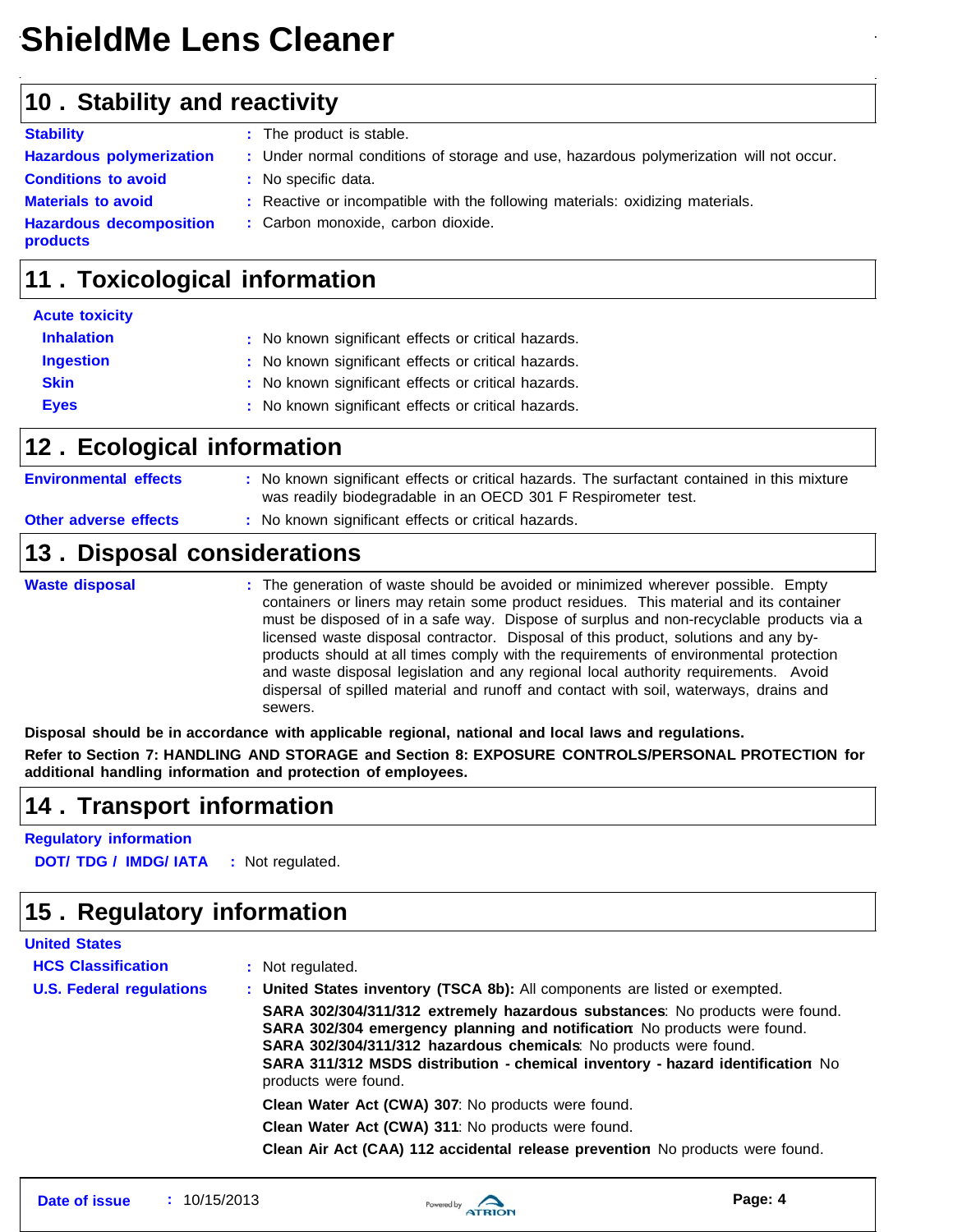## **15 . Regulatory information**

|                            | Clean Air Act (CAA) 112 regulated flammable substances No products were found.                                                                                                                                                                                                                                                                                                                                                                                                                                                                                                                                                                                                                                                                                                                                                                                                                                                                                                         |
|----------------------------|----------------------------------------------------------------------------------------------------------------------------------------------------------------------------------------------------------------------------------------------------------------------------------------------------------------------------------------------------------------------------------------------------------------------------------------------------------------------------------------------------------------------------------------------------------------------------------------------------------------------------------------------------------------------------------------------------------------------------------------------------------------------------------------------------------------------------------------------------------------------------------------------------------------------------------------------------------------------------------------|
|                            | Clean Air Act (CAA) 112 regulated toxic substances No products were found.                                                                                                                                                                                                                                                                                                                                                                                                                                                                                                                                                                                                                                                                                                                                                                                                                                                                                                             |
| <b>State regulations</b>   | : Connecticut Carcinogen Reporting: None of the components are listed.<br>Connecticut Hazardous Material Survey: None of the components are listed.<br>Florida substances: None of the components are listed.<br>Illinois Chemical Safety Act None of the components are listed.<br>Illinois Toxic Substances Disclosure to Employee Act None of the components are<br>listed.<br>Louisiana Reporting: None of the components are listed.<br>Louisiana Spill: None of the components are listed.<br>Massachusetts Spill: None of the components are listed.<br>Massachusetts Substances: None of the components are listed.<br>Michigan Critical Material: None of the components are listed.<br>Minnesota Hazardous Substances: None of the components are listed.<br>New Jersey Hazardous Substances : None of the components are listed.<br>New Jersey Spill: None of the components are listed.<br>New Jersey Toxic Catastrophe Prevention Act: None of the components are listed. |
|                            | New York Acutely Hazardous Substances: None of the components are listed.<br>New York Toxic Chemical Release Reporting: None of the components are listed.<br>Pennsylvania RTK Hazardous Substances : None of the components are listed.<br>Rhode Island Hazardous Substances: None of the components are listed.                                                                                                                                                                                                                                                                                                                                                                                                                                                                                                                                                                                                                                                                      |
| <b>California Prop. 65</b> |                                                                                                                                                                                                                                                                                                                                                                                                                                                                                                                                                                                                                                                                                                                                                                                                                                                                                                                                                                                        |
| No products were found.    |                                                                                                                                                                                                                                                                                                                                                                                                                                                                                                                                                                                                                                                                                                                                                                                                                                                                                                                                                                                        |
| <b>Canada</b>              |                                                                                                                                                                                                                                                                                                                                                                                                                                                                                                                                                                                                                                                                                                                                                                                                                                                                                                                                                                                        |
| <b>WHMIS (Canada)</b>      | : Not controlled under WHMIS (Canada).                                                                                                                                                                                                                                                                                                                                                                                                                                                                                                                                                                                                                                                                                                                                                                                                                                                                                                                                                 |
| <b>Canadian lists</b>      | : CEPA Toxic substances: None of the components are listed.<br>Canadian ARET: None of the components are listed.<br>Canadian NPRI: None of the components are listed.<br>Alberta Designated Substances: None of the components are listed.<br>Ontario Designated Substances: None of the components are listed.<br>Quebec Designated Substances: None of the components are listed.                                                                                                                                                                                                                                                                                                                                                                                                                                                                                                                                                                                                    |
| <b>Canada inventory</b>    | : All components are listed or exempted.                                                                                                                                                                                                                                                                                                                                                                                                                                                                                                                                                                                                                                                                                                                                                                                                                                                                                                                                               |

This product has been classified in accordance with the hazard criteria of the Controlled Products Regulations and **the MSDS contains all the information required by the Controlled Products Regulations.**

| International regulations  |                                                                                                                                                                                                                                             |
|----------------------------|---------------------------------------------------------------------------------------------------------------------------------------------------------------------------------------------------------------------------------------------|
| <b>International lists</b> | : This product, (and its ingredients) is (are) listed on national inventories, or is (are)<br>exempted from being listed, in Australia (AICS), in Europe (EINECS/ELINCS), in Korea<br>(TCCL), in Japan (METI), in the Philippines (RA6969). |
|                            |                                                                                                                                                                                                                                             |

### **16 . Other information**

| <b>Label requirements</b>                                       |                                     |   | : NOT EXPECTED TO PRODUCE SIGNIFICANT ADVERSE HEALTH EFFECTS WHEN<br>THE RECOMMENDED INSTRUCTIONS FOR USE ARE FOLLOWED. |
|-----------------------------------------------------------------|-------------------------------------|---|-------------------------------------------------------------------------------------------------------------------------|
| <b>Hazardous Material</b><br><b>Information System (U.S.A.)</b> |                                     |   | <b>HAZARD RATINGS</b>                                                                                                   |
|                                                                 | <b>Health</b><br><b>Fire hazard</b> | 0 | 4- Extreme<br>3- Serious<br>0<br>2- Moderate<br>1- Slight<br>0<br>0- Minimal                                            |
|                                                                 |                                     |   |                                                                                                                         |
|                                                                 | <b>Physical Hazard</b>              |   |                                                                                                                         |
|                                                                 | <b>Personal protection</b>          | A | See section 8 for more detailed<br>information on personal protection.                                                  |

**The customer is responsible for determining the PPE code for this material.**